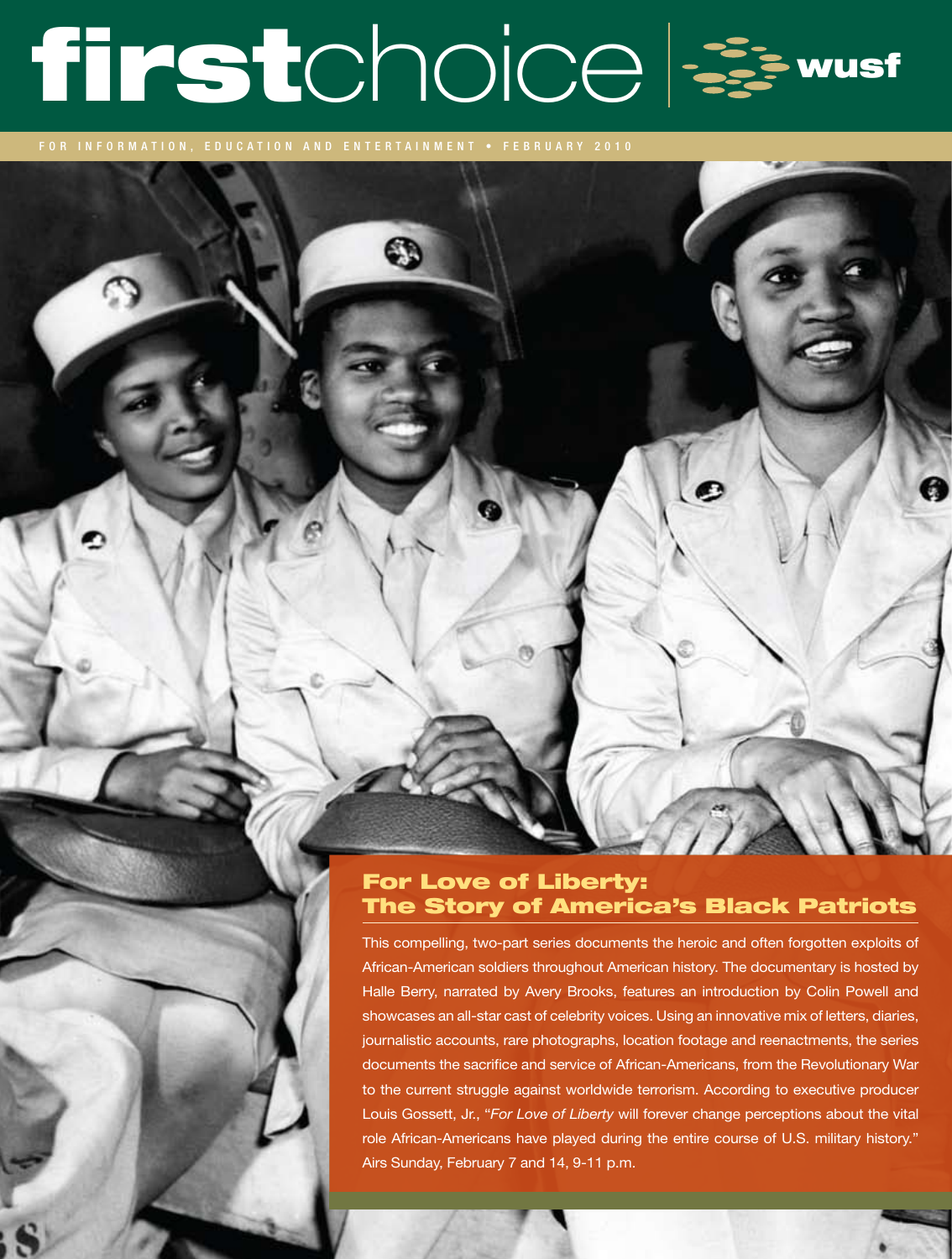# radio television I

| <b>WUSF 89.7 RADIO SCHEDULE</b>              |                  |                                              |
|----------------------------------------------|------------------|----------------------------------------------|
| <b>Monday through Friday</b>                 |                  | <b>Saturday cont</b>                         |
| <b>Morning Edition</b>                       |                  | <b>Weekend Edition</b>                       |
| with Carson Cooper                           | $5-9$ a.m.       | Car Talk                                     |
| <b>Classical Music</b>                       |                  | Wait Wait Don't Tell                         |
| with Russell Gant                            | 9 a.m.-1 p.m.    | <b>Classical Music</b>                       |
| <b>Classical Music</b><br>with Bethany Cagle | $1-4$ p.m.       | <b>All Things Considered</b>                 |
| All Things Considered with Joshua Stewart    |                  | A Prairie Home Comp                          |
| & Susan Giles Wantuck                        | 4-6:30 p.m.      | This American Life                           |
| Marketplace                                  | 6:30-7 p.m.      | Piano Jazz                                   |
| <b>Classical Music</b>                       |                  | Jazz with Bob Seymo                          |
| with Coleen Cook                             | 7-10 p.m.        | Jazz with Jeff Franklin                      |
| Jazz with Bob Seymour                        | 10 p.m.-1 a.m.   | <b>Michael Cornette</b>                      |
| Jazz with Jeff Franklin &                    |                  | <b>Sunday</b>                                |
| <b>Michael Cornette</b>                      | $1-5$ a.m.       | Jazz                                         |
| Friday                                       |                  | <b>Classical Music</b>                       |
| <b>All Things Considered</b>                 | 4-6 p.m.         | <b>Weekend Edition</b>                       |
| <b>Florida Matters</b><br>with Carson Cooper | 6-6:30 p.m.      | <b>Florida Matters</b><br>with Carson Cooper |
| Marketplace                                  | 6:30-7 p.m.      | <b>Classical Music</b>                       |
| <b>Classical Music</b><br>with Coleen Cook   | 7-10 p.m.        | <b>Sunday Baroque</b>                        |
| Riverwalk                                    | 10-11 p.m.       | <b>Classical Music</b>                       |
| Jazz at Lincoln Center                       | 11 p.m.-midnight | A Prairie Home Comp                          |
| Jazz Set with                                |                  | <b>All Things Considered</b>                 |
| Dee Dee Bridgewater                          | midnight-1 a.m.  | Studio 360                                   |
| <b>Saturday</b>                              |                  | SymphonyCast                                 |
| Jazz                                         | $1-6$ a.m.       | <b>Classical Music</b>                       |
| <b>Classical Music</b>                       | $6 - 8$ a.m.     | Jazz with Jeff Franklin                      |

| <b>Saturday continued</b>                            |                 |
|------------------------------------------------------|-----------------|
| <b>Weekend Edition</b>                               | $8-10a.m.$      |
| <b>Car Talk</b>                                      | $10-11$ a.m.    |
| Wait Wait Don't Tell Me!                             | $11$ -noon      |
| <b>Classical Music</b>                               | noon-5 p.m.     |
| <b>All Things Considered</b>                         | 5-6 p.m.        |
| A Prairie Home Companion                             | 6-8 p.m.        |
| <b>This American Life</b>                            | 8-9 p.m.        |
| Piano Jazz                                           | 9-10 p.m.       |
| Jazz with Bob Seymour                                | 10 p.m.-1 a.m.  |
| Jazz with Jeff Franklin &<br><b>Michael Cornette</b> | $1-6$ a.m.      |
| <b>Sunday</b>                                        |                 |
| $l$ azz                                              | $1-6a$ m        |
| <b>Classical Music</b>                               | $6 - 8$ a.m.    |
| <b>Weekend Edition</b>                               | $8-10a.m.$      |
| <b>Florida Matters</b><br>with Carson Cooper         | 10-10:30 a.m.   |
| <b>Classical Music</b>                               | $10:30-11$ a.m. |
| <b>Sunday Baroque</b>                                | 11 a.m.-1 p.m.  |
| <b>Classical Music</b>                               | $1-3$ p.m.      |
| A Prairie Home Companion                             | 3-5 p.m.        |
| <b>All Things Considered</b>                         | 5-6 p.m.        |
| Studio 360                                           | 6-7 p.m.        |
| SymphonyCast                                         | 7-9 p.m.        |
| <b>Classical Music</b>                               | 9-11 p.m.       |
| <b>Jazz with Jeff Franklin</b>                       | 11 p.m.-6 a.m.  |

The WUSF Radio Reading Service is accessible to those who qualify 24 hours a day via a special radio receiver, provided at no charge. Find more information at www.wusf.org.

## **WUSF 89.72 RADIO SCHEDULE**

| <b>Monday through Friday</b>              |                 |
|-------------------------------------------|-----------------|
| <b>Morning Edition</b>                    |                 |
| with Carson Cooper                        | 5-9 a.m.        |
| <b>BBC Newshour</b>                       | 9-10 a.m.       |
| The Diane Rehm Show                       | 10 a.m.-noon    |
| Fresh Air                                 | noon-1 p.m.     |
| World Have Your Say                       | $1-2 p.m.$      |
| Talk of The Nation                        | 2-4 p.m.        |
| All Things Considered with Joshua Stewart |                 |
| & Susan Giles Wantuck                     | 4-6:30 p.m.     |
| <b>Florida Matters with</b>               |                 |
| Carson Cooper (Friday only)               | 6-6:30 p.m.     |
| Marketplace                               | 6:30-7 p.m.     |
| The World                                 | 7-8 p.m.        |
| On Point                                  | 8-10 p.m.       |
| To The Point                              | 10-11 p.m.      |
| <b>BBC World Service News</b>             | 11 p.m.-5 a.m.  |
| <b>Saturday</b>                           |                 |
| <b>BBC World Service News</b>             | 5-6 a.m.        |
| <b>World Vision Report</b>                | $6 - 6:30$ a.m. |
| <b>Florida Matters</b>                    |                 |
| with Carson Cooper                        | $6:30-7$ a.m.   |
| Only A Game                               | 7-8 a.m.        |
| <b>Weekend Edition</b>                    | $8-10a.m.$      |
| Car Talk                                  | 10-11 $a.m.$    |
| Whad'Ya Know?                             | 11 a.m.-1 p.m.  |
| Wait Wait Don't Tell Me!                  | 1-2 p.m.        |
| Studio 360                                | 2-3 p.m.        |
| Marketplace Money                         | 3-4 p.m.        |

| Saturday continued                    |                 |
|---------------------------------------|-----------------|
| <b>BBC Newshour</b>                   | 4-5 p.m.        |
| All Things Considered                 | 5-6 p.m.        |
| Fresh Air Weekend                     | 6-7 p.m.        |
| This American Life                    | 7-8 p.m.        |
| Conversations from                    |                 |
| the World Café                        | 8-9 p.m.        |
| The Changing World                    | 9-10 p.m.       |
| BBC World Service News 10 p.m.-5 a.m. |                 |
| <b>Sunday</b>                         |                 |
| <b>BBC World Service News</b>         | 5-6 a.m.        |
| The People's Pharmacy                 | 6-7 a.m.        |
| Speaking of Faith                     | 7-8 a.m.        |
| <b>Weekend Edition</b>                | 8-10 a.m.       |
| Car Talk                              | 10-11 a.m.      |
| Latino USA                            | 11-11:30 a.m.   |
| <b>Florida Matters</b>                | 11:30 a.m.-noon |
| Best of Our Knowledge                 | noon-2 p.m.     |
| <b>Selected Shorts</b>                | $2-3$ p.m.      |
| The Splendid Table                    | 3-4 p.m.        |
| <b>BBC Newshour</b>                   | 4-5 p.m.        |
| All Things Considered                 | 5-6 p.m.        |
| On the Media                          | 6-7 p.m.        |
| Living on Earth                       | 7-8 p.m.        |
| The Tavis Smiley Show                 | 8-10 p.m.       |
| BBC World Service News 10 p.m.-5 a.m. |                 |

#### **FEBRUARY TV HIGHLIGHTS**



**Ideas in Action with Jim Glassman** is a new, half-hour weekly series featuring a panel of experts discussing before a live audience, the trends, conditions and ideas behind the week's headlines. The panelists comprise a diverse group of economists, historians, anthropologists, political scientists, demographers, and social philosophers. Airs Sundays, 8:30 a.m., beginning February 7.



**American Masters "Sam Cooke: Crossing Over"** With rare footage and candid interviews, this documentary explores Sam Cooke's all-tooshort career. Cooke became the first African-American artist to top both the R&B and pop charts with his 1957 hit, "You Send Me." Cooke feared alienating his gospel fans by embracing "the devil's music." Instead, he transformed rock and roll music. Airs Saturday, February 13, at 8 p.m.



**Nature "The Best of Nature—25 Years"** The brilliant cinematographers of *Nature* have given viewers an intimate glimpse of the fight for survival in the wild. This program, hosted by Lynn Sherr, includes scenes from "The Urban Elephant," "Cloud: Wild Stallion of the Rockies," "Triumph of Life," "Kingdom of the Ice Bear," "Wisdom of the Wild," "Condition Black," and "Deep Jungle." Airs Thursday, February 25, at 8 p.m.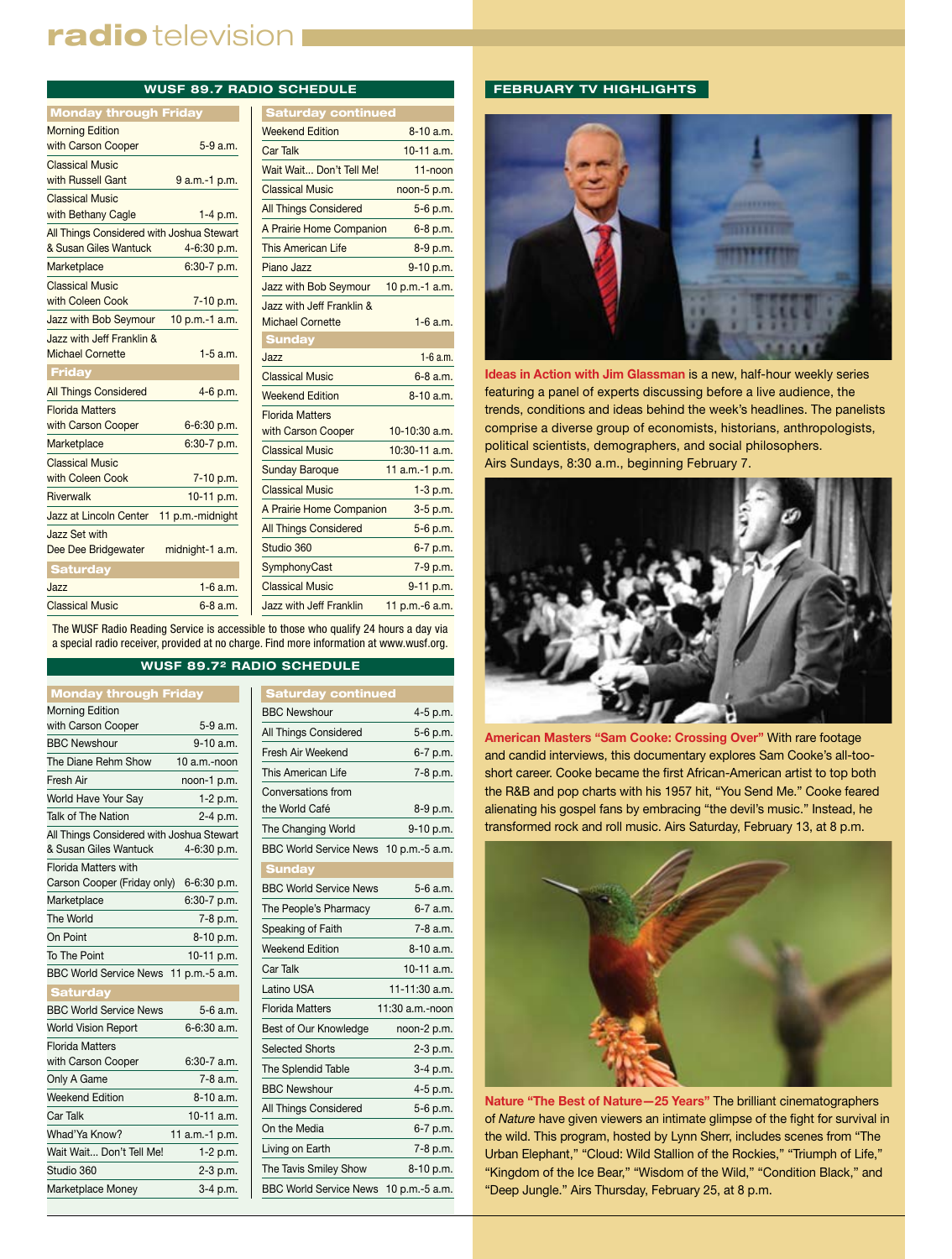# **I** february **tv** primetime

#### Monday 1st

**8:00pm** Rick Steves' Europe Classics "The Alps of France and Switzerland" **8:30pm** Smart Travels – Europe with Rudy Maxa "Bordeaux and the Dordogne" **9:00pm** Destination: World "The Alps" **10:00pm** Stephen Fry in America "Nevada"

#### Tuesday 2nd

**8:00pm** Lark Rise to Candleford **9:00pm** Doc Martin "On the Edge" Pt. 1

**10:00pm** MI-5

#### Wednesday 3rd

**8:00pm** Openroad "Southwest" **8:30pm** Burt Wolf: Travels & Traditions "Philadelphia, Pennsylvania" **9:00pm** This Old House "Newton Centre Project" Pt. 15 of 16 **9:30pm** Hometime "Entrance Plaza" **10:00pm** Voyages Of Discovery "Hanging by a Thread"

#### Thursday 4th

**8:00pm** Nature "True Adventures of the Ultimate Spider-Hunter"



**9:00pm** Water's Journey "Everglades: Restoring Hope" **10:00pm** Water's Journey "Everglades: Currents of Change"

#### Friday 5th

**8:00pm** Pioneers of Television "Sitcoms" **9:00pm** Antiques Roadshow "Atlantic City, NJ" Pt. 1 **10:00pm** Globe Trekker "California"

#### Saturday 6th

**8:00pm** Drive-In Movie Memories **9:00pm** Saturday Night Movie "Driving Miss Daisy"

#### Sunday 7th

**8:00pm** NOVA "Volcano Above the Clouds" **9:00pm** For Love Of Liberty: The Story Of America's Black Patriots, Pt. 1



#### Monday 8th

**8:00pm** Rick Steves' Europe Classics "The Alps of Austria and Italy" **8:30pm** Smart Travels - Europe with Rudy Maxa "Switzerland and the Alps"

#### Monday 8th continued

**9:00pm** Destination: World "Coral Reef Adventure" **10:00pm** Stephen Fry in America "Pacific"

#### Tuesday 9th

**8:00pm** Lark Rise To Candleford **9:00pm** Doc Martin "On the Edge" Pt. 2

**10:00pm** MI-5

## Wednesday 10th

**8:00pm** Openroad "Northwest" **8:30pm** Burt Wolf: Travels & Traditions "Chicago, Illinois"



**9:00pm** This Old House "Newton Centre Project" Pt. 16 of 16 **9:30pm** Hometime "Sculpture Studio Extension – Floor" **10:00pm** Appalachia: A History of Mountains and People "Time and Terrain"

#### Thursday 11th

**8:00pm** Nature "Wisdom of the Wild" **9:00pm** Adirondacks

#### Friday 12th

**8:00pm** Pioneers of Television "Late Night" **9:00pm** Antiques Roadshow "Atlantic City, NJ" Pt. 2 **10:00pm** Globe Trekker "Western Canada"

#### Saturday 13th

**8:00pm** American Masters "Sam Cooke: Crossing Over" **9:00pm** Saturday Night Movie "The Bridges of Madison County"

#### Sunday 14th

**8:00pm** NOVA "Kings of Camouflage" **9:00pm** For Love of Liberty: The Story of America's Black Patriots, Pt. 2

#### Monday 15th

**8:00pm** Rick Steves' Europe Classics "France's Alsace" **8:30pm** Smart Travels - Europe with Rudy Maxa "Alpine Christmas" **9:00pm** Visions of Greece **10:00pm** Destination: World

"Greece: Secrets of the Past"

# Tuesday 16th

**8:00pm** Lark Rise to Candleford **9:00pm** Doc Martin "The Apple Doesn't Fall" **10:00pm** MI-5

#### Wednesday 17th

**8:00pm** Openroad "Dalton Highway" **8:30pm** Burt Wolf: Travels & Traditions "Napa Valley, California"

#### Wednesday 17th continued

**9:00pm** This Old House "Roxbury Project" Pt. 1 of 10



**9:30pm** Hometime "Sculpture Studio Extension – Walls" **10:00pm** Appalachia: A History of Mountains and People

"New Green World"

# Thursday 18th

**8:00pm** Nature "The Dolphin Defender" **9:00pm** Journey To Planet Earth "The State of the Planet's Oceans" **10:00pm** At Close Range With National Geographic

#### Friday 19th

**8:00pm** Pioneers of Television "Variety" **9:00pm** Antiques Roadshow "Atlantic City, NJ" Pt. 3 **10:00pm** Globe Trekker Special "Best American Hikes"

#### Saturday 20th

**8:00pm** American Masters "The World of Nat King Cole" **9:00pm** Saturday Night Movie "Gorillas in the Mist"

#### Sunday 21st

**8:00pm** NOVA "Extreme Cave Diving" **9:00pm** The Mormons, Pt. 1

#### Monday 22nd

**8:00pm** Rick Steves' Europe Classics "Spain's Costa del Sol" **8:30pm** Smart Travels - Europe with Rudy Maxa "Out of Rome" **9:00pm** Fats Domino – Walkin' Back to New Orleans **10:00pm** Destination: World "Hurricane on the Bayou"



#### Tuesday 23rd

**8:00pm** Lark Rise to Candleford **9:00pm** Doc Martin "Movement" **10:00pm** MI-5

#### Wednesday 24th

**8:00pm** Openroad "Manta Ray Drive" **8:30pm** Burt Wolf: Travels & Traditions "Basque Region, Spain" **9:00pm** This Old House **9:30pm** Hometime "Sculpture Studio Extension – Wrap-Up"

#### Wednesday 24th continued

**10:00pm** Appalachia: A History of Mountains and People "Mountain Revolutions"

## Thursday 25th

**8:00pm** Nature "The Best of Nature – 25 Years" **9:30pm** Yellowstone: Land to Life **10:00pm** Wolves in Paradise

#### Friday 26th

**8:00pm** Pioneers of Television "Game Shows" **9:00pm** Antiques Roadshow "Madison, WI" Pt. 1 **10:00pm** Globe Trekker "Queensland & The Great Barrier Reef"

#### Saturday 27th

**8:00pm** Jackie Gleason – Genius at Work



**9:00pm** Saturday Night Movie "9 to 5"

#### Sunday 28th

**8:00pm** NOVA "Secrets of the Samurai Sword" **9:00pm** The Mormons, Pt. 2

#### **Where to Watch**

## **Over the Air**

- 16.1 WUSF TV
- 16.2 WUSF Kids
- 16.3 Create TV
- 16.4 Florida Knowledge Network

#### **WUSF on Comcast**

- 204 WUSF TV
- 205 WUSF Kids
- 206 Create TV
- 207 Florida Knowledge Network

#### **WUSF on Verizon FiOS**

- 16 WUSF TV
- 470 WUSF TV
- 473 WUSF Kids
- 472 Create TV
- 471 Florida Knowledge Network

#### **WUSF on Bright House**

- 616 WUSF TV
- 617 WUSF Kids
- 618 Create TV
- 619 Florida Knowledge Network